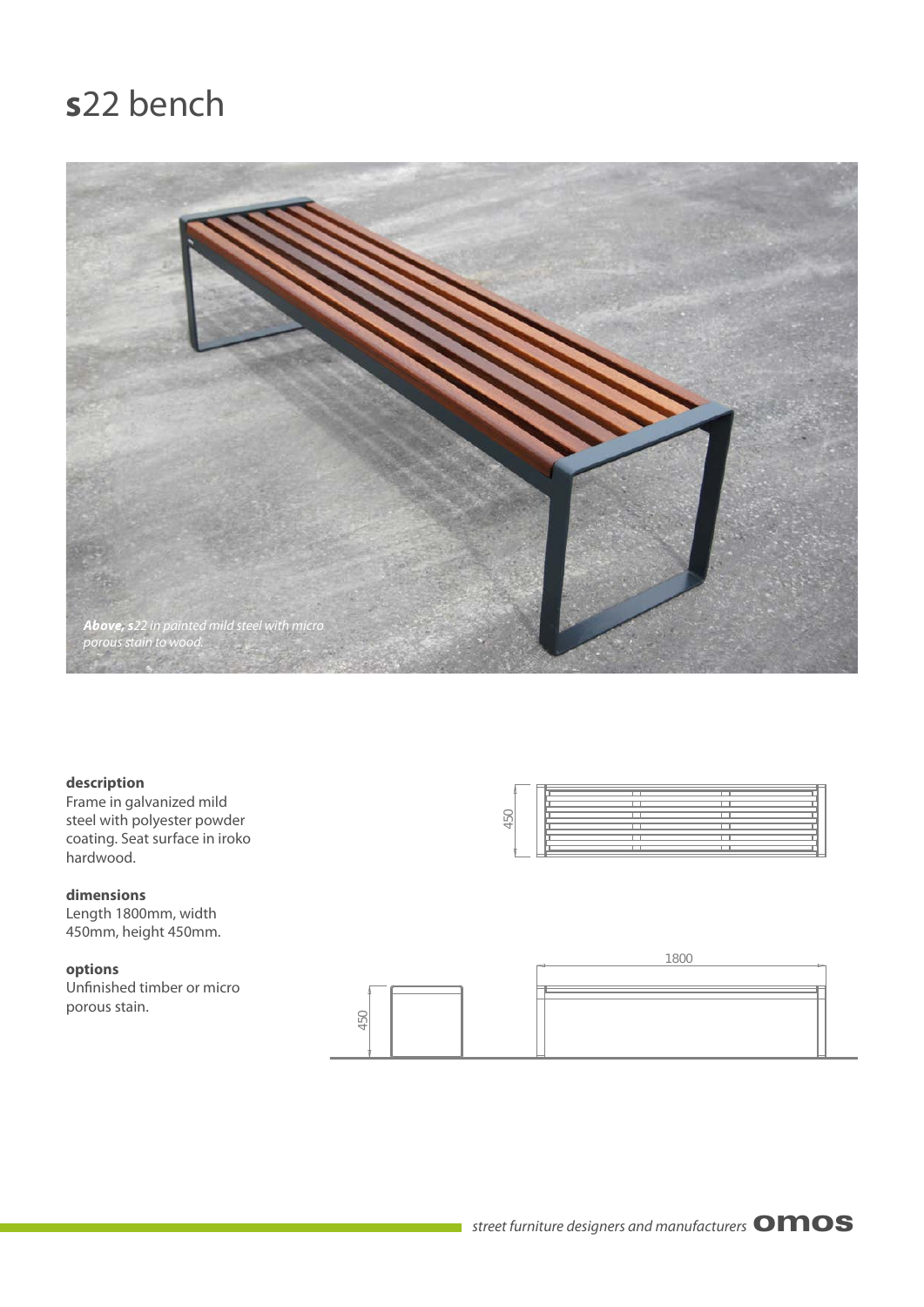# **s**22 Care and Maintenance Guidelines

The s22 bench is constructed from powder coated galvanized steel and iroko hardwood. Both materials have been selected for their excellent outdoor durability as well as their aesthetic properties.

The timber components have had a micro porous woodstain factory applied as a means of preserving the rich colour of the timber and maximising longevity. Some care is required to maintain the product's original appearance. The extent to which maintenance is required will depend on a number of factors including environmental conditions, construction activity and level of use.

### **Maintaining the painted galvanized steel frame**

The s22 frame is finished in polyester powder, a plastic coating which is baked onto the components prior to assembly. This is a highly durable finish which will last for many years. To maintain the original appearance of the metalwork it should be cleaned regularly using warm soapy water. Avoid the use of abrasive cleaners as they may damage the surface finish.

Should the paint become chipped or scratched it can be touched up using acrylic based paint. If the damage has penetrated the galvanized coating the area should be cleaned with a wire brush and a zinc rich primer should be applied prior to the top coat. For further advice contact Omos on + 353 45 899802.

### **Maintaining the timber**

Sikkens woodstain coatings have been factory applied to this product to preserve the timber's rich colour. Dirt can be removed using mild detergents. In time re-coating will be required to maintain the original colour of the timber. Omos recommends the use of Sikkens products if and when re-coating is necessary.

If the timber is left untreated, over time it will gradually change to a silvery grey colour. The timber will remain structurally sound without further maintenance.



*Above right, s22 bench detail.*